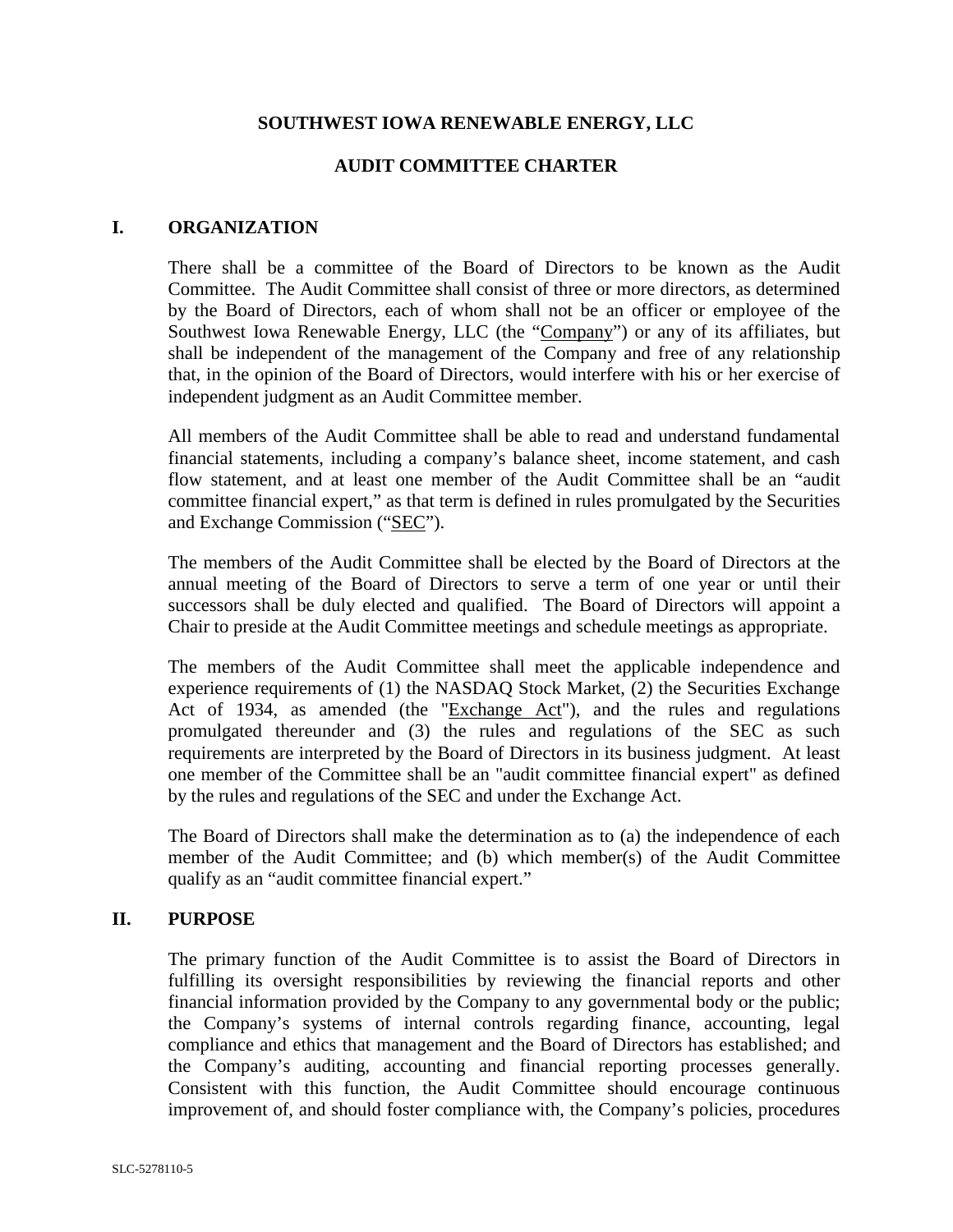and practices at all levels. The Audit Committee's primary duties and responsibilities are as follows:

- To serve as an independent and objective party to monitor the Company's financial reporting process and internal control system.
- To review and appraise the audit efforts of the Company's independent auditors and management of the Company.
- To provide an open avenue of communication among the independent auditors, financial and senior management, employees and the Board of Directors.

The Audit Committee will primarily fulfill these responsibilities by carrying out the activities enumerated in Section IV of this Charter.

### **III. MEETINGS**

The Audit Committee shall meet regularly as determined by the members of the Audit Committee or as directed by the Board of Directors. The Chair of the Audit Committee shall prepare or approve an agenda in advance of each meeting. The President, Chief Financial Officer, outside legal counsel, and a representative from the independent auditors may be invited to all meetings. Other management may be invited as necessary. Non-committee members may be excused from attendance at any meeting or portion of any meeting by the Chair.

As part of its job to foster open communication, the Audit Committee should meet at least annually with management and the independent auditors in separate executive sessions to discuss any matter that the Audit Committee or each of these groups believes should be discussed privately. In addition, the Audit Committee or its Chair should meet with the independent auditors and management quarterly to review the Company's financial statements and significant findings based upon the auditor's limited review procedures.

# **IV. AUTHORITY AND RESPONSIBILITIES**

The Audit Committee shall be solely responsible<sup>[1](#page-1-0)</sup> for the retention, compensation and oversight of the work of the independent auditor (including resolution of disagreements between management and the independent auditor regarding financial reporting) for the purpose of preparing or issuing an audit report or related work. The independent auditor shall report directly to the Audit Committee.

The Audit Committee shall have the authority, to the extent it deems necessary or appropriate, to retain independent legal, accounting or other advisors.<sup>[2](#page-1-1)</sup> The Company shall provide for appropriate funding, as determined by the Audit Committee, for

<span id="page-1-0"></span> <sup>1</sup> *See* Rule 10A-3(b)(2) adopted under the Exchange Act.

<span id="page-1-1"></span><sup>&</sup>lt;sup>2</sup> *See* Rule 10A-3(b)(4)  $\&$  (5) adopted under the Exchange Act.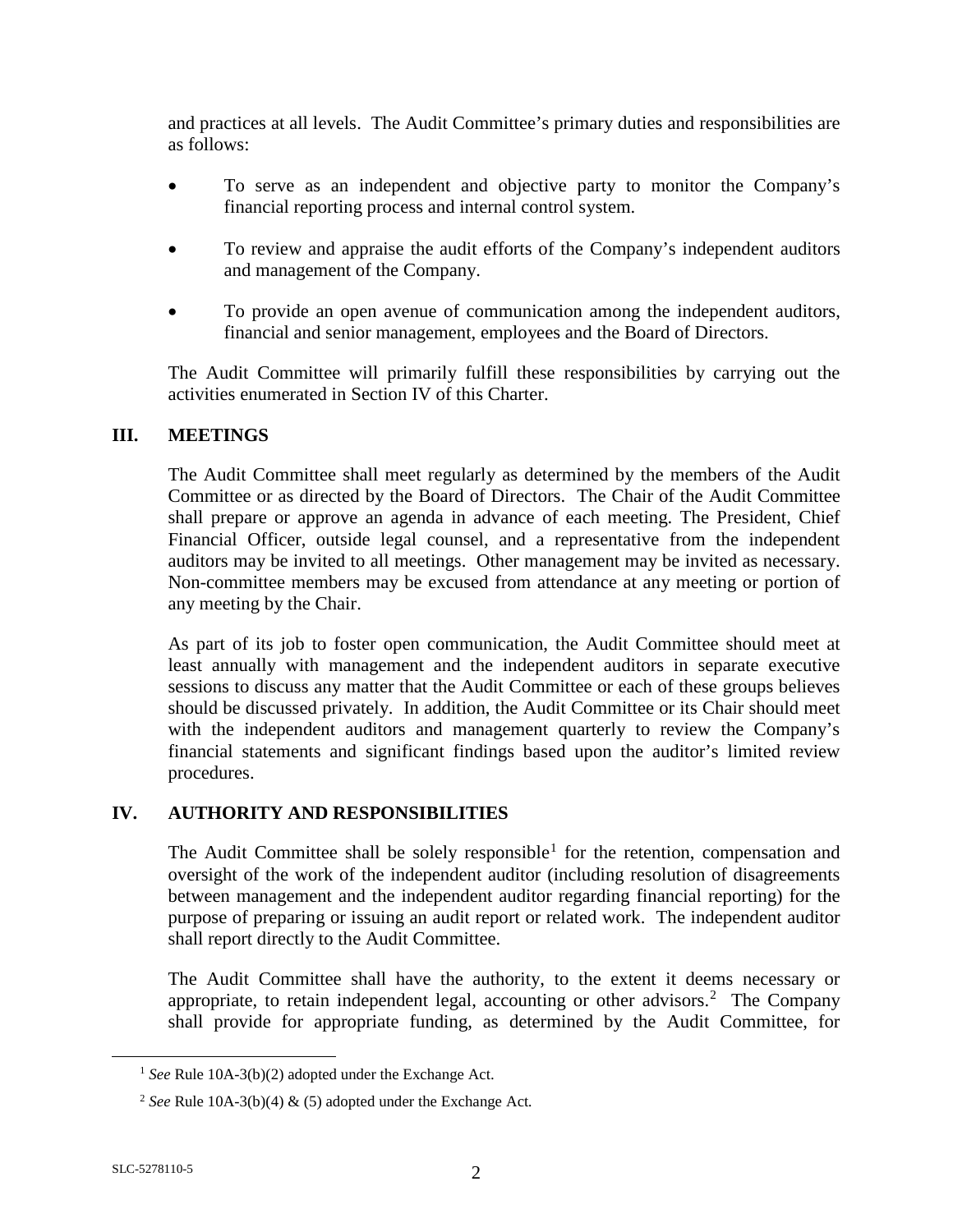payment of compensation to the independent auditor for the purpose of rendering or issuing an audit report and to any advisors employed by the Audit Committee, and for any ordinary administrative expenses necessary for the Audit Committee to carry out.

To fulfill its duties and responsibilities the Audit Committee shall:

### *Review Procedures*

- 1. Review and reassess the adequacy of this Charter at least annually and recommend any proposed changes to the Board of Directors for approval.[3](#page-2-0)
- 2. Review the Company's audited financial statements prior to the release of yearend earnings and/or the Company's financial statement and prior to filing the Company's Annual Report on Form 10-K including disclosures made in management's discussion and analysis, and recommend to the Board whether the audited financial statements should be included in the Company's Annual Report on Form 10-K.
- 3. Review the Company's quarterly financial results prior to the release of quarterly earnings and/or the Company's financial statements, including the results of the independent auditor's review of the quarterly financial statements.
- 4. Review, as appropriate, any other material financial information submitted to any governmental or public body, including any certification, report, opinion, or review rendered by the independent auditors.
- 5. Discuss with management the Company's earnings press releases, including the use of "pro forma" or "adjusted" non-GAAP information. Such discussion may be done generally (consisting of discussing the types of information to be disclosed and the types of presentations to be made).
- 6. Discuss with management and the independent auditor the effect of regulatory and accounting initiatives as well as off-balance sheet structures on the Company's financial statements.

# *Independent Auditors*

7. The independent auditors are ultimately accountable to the Audit Committee and the Board of Directors, as representatives of the Company's Members. The Audit Committee and the Board of Directors have the ultimate authority and responsibility to select the independent auditors and the Audit Committee has the ultimate responsibility to evaluate and, where appropriate, replace the independent auditors (or to nominate the independent auditors to be proposed for Member approval in any proxy statement).<sup>[4](#page-2-1)</sup>

<span id="page-2-0"></span> <sup>3</sup> *See* NASDAQ Rule 4350(d)(1).

<span id="page-2-1"></span><sup>4</sup> *See id.*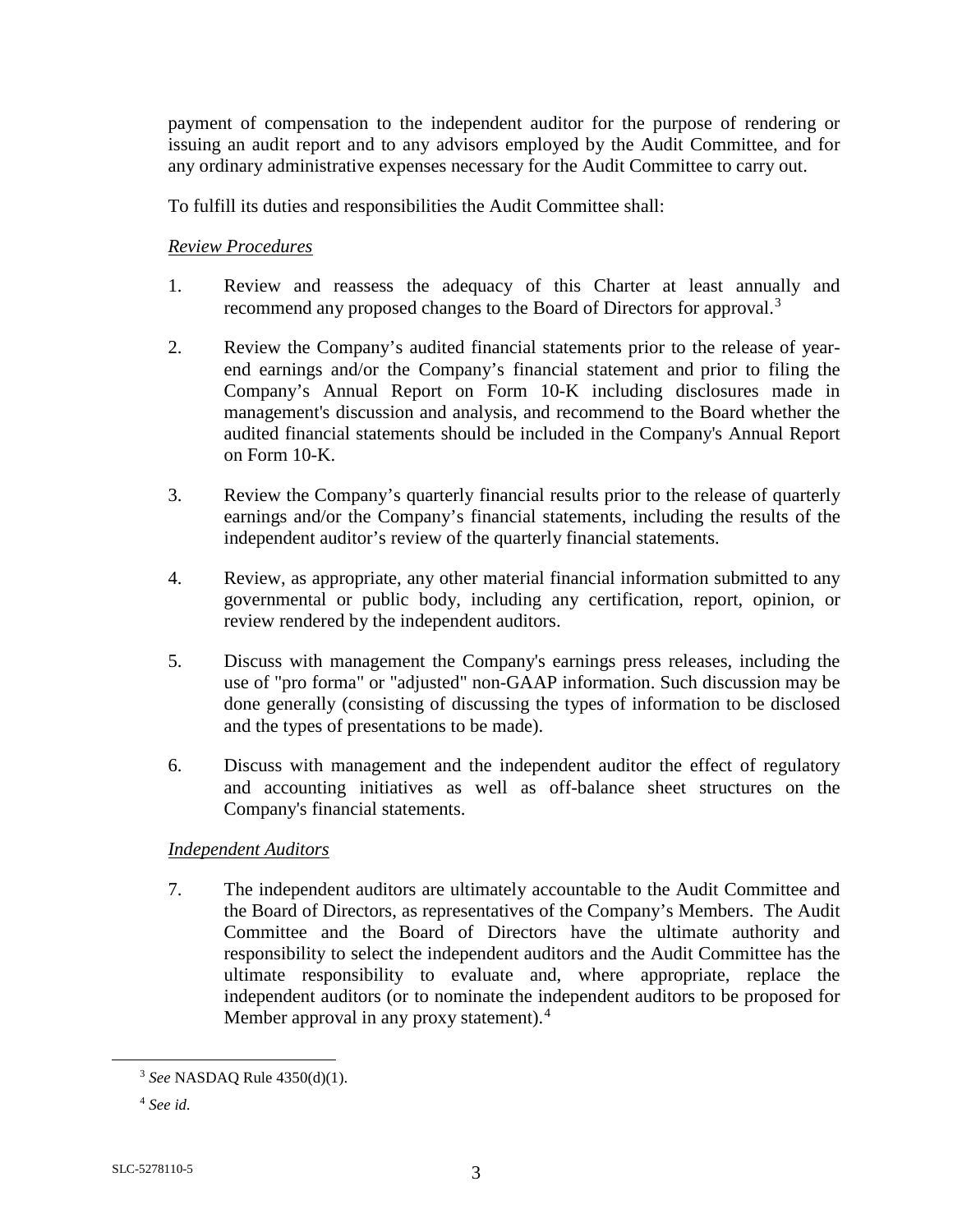- 8. Obtain and review a report from the independent auditor at least annually regarding (a) the independent auditor's internal quality-control procedures, (b) any material issues raised by the most recent internal quality-control review, or peer review, of the firm, or by any inquiry or investigation by governmental or professional authorities within the preceding five years respecting one or more independent audits carried out by the firm, (c) any steps taken to deal with any such issues, and (d) all relationships between the independent auditor and the Company. Evaluate the qualifications, performance and independence of the independent auditor, including considering whether the auditor's quality controls are adequate and the provision of permitted non-audit services compatible with maintaining the auditor's independence, taking into account the opinions of management and internal auditors. The Audit Committee shall present its conclusions to the Board.<sup>[5](#page-3-0)</sup>
- 9. Pre-approve any non-audit services that are permitted under the Exchange Act and SEC rules.<sup>[6](#page-3-1)</sup>
- 10. Ensure receipt from the independent auditors of a formal written statement delineating all relationships between the auditor and the Company, consistent with Independence Standards Board Standard No. 1.
- 11. Actively engage in dialogue with the independent auditors and legal counsel with respect to any disclosed relationships or services that may impact the objectivity and independence of the independent auditors.
- 12. Take, or recommend that the full Board of Directors take, appropriate action to oversee the independence of the independent auditors.
- 13. Recommend to the Board policies for the Company's hiring of employees or former employees of the independent auditor who participated in any capacity in the audit of the Company.[7](#page-3-2)
- 14. Approve, where appropriate, fees and other significant compensation to be paid to the independent auditors.
- 15. Meet with the independent auditors to review the scope of the proposed audit for the current year, the audit procedures to be utilized, the location, reliance on management, and staffing for the audit.
- 16. Following each audit by the independent auditors, obtain from the independent auditors assurance that Section 10A of the Exchange Act has not been implicated.

<span id="page-3-2"></span><span id="page-3-1"></span><span id="page-3-0"></span> <sup>5</sup> *See* §10A(k) of the Exchange Act and Rule 10a-3(b)(2) adopted under the Exchange Act (requiring the independent auditor to prepare such reports).

<sup>6</sup> *See* §10A(h) of the Exchange Act.

<sup>7</sup> *See* NASDAQ Rule 4200(a)(15).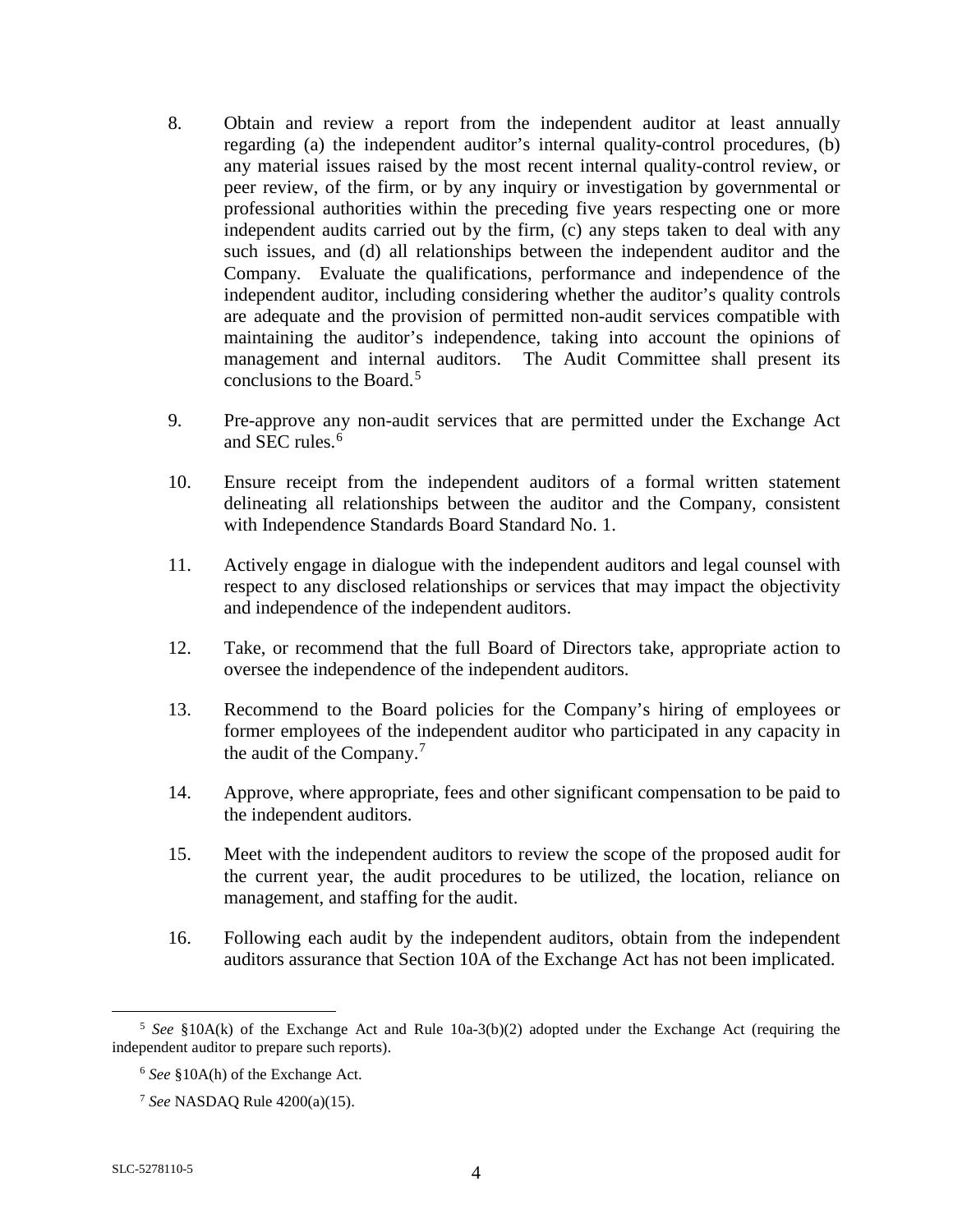- 17. In connection with the Company's year-end financials, discuss with financial management and the independent auditors significant issues regarding accounting principles, practices and judgments and any items required to be communicated by the independent auditors in accordance with Statement on Accounting Standards No. 61.
- 18. In connection with the Company's interim financials, discuss with financial management and independent auditors any significant changes to the Company's accounting principles and any items required to be communicated by the independent auditors in accordance with Statement on Accounting Standards No. 71. The Chair of the Audit Committee may represent the entire Audit Committee for purposes of the quarterly review and communication.
- 19. Consider and approve, if appropriate, significant changes to the Company's auditing and accounting principles and practices as suggested by the independent auditors or management.
- 20. Ensure the rotation of the audit partners as required by law. Consider whether, in order to assure continuing auditor independence, it is appropriate to adopt a policy of rotating the independent auditing firm on a regular basis.[8](#page-4-0)

#### *Improvement Process*

21. Meet periodically with management and the Risk Committee to review the Company's major financial risk exposure and the steps management has taken to monitor and control such exposures.

# *Proxy Statement*

- 22. Approve the report of the Audit Committee required by the rules of the SEC to be included in the Company's annual proxy statement.
- 23. Oversee the publication of this Charter, following amendment, and, in any event, at least every three years, in the Company's annual proxy statement in accordance with SEC regulations.

# *Ethical Compliance*

24. Establish, review and update periodically the Company's Code of Ethics<sup>[9](#page-4-1)</sup> and Policy Against Insider Trading and Prohibited Transactions ("Insider Trading Policy"). The effectiveness of Code of Ethics and Insider Trading Policy shall be reviewed annually by the Audit Committee, with a report thereafter by the Audit

<span id="page-4-0"></span> <sup>8</sup> *See* §10A(j) of the Exchange Act (requiring rotation of certain audit partners on a five-year basis in order to continue to provide audit services for a registrant).

<span id="page-4-1"></span><sup>9</sup> Under SEC rules, the Company is required to disclose whether it has a Code of Ethics applicable to the chief executive and senior financial officers; if the Company has not adopted such Code of Ethics, it must disclose why it has not done so. *See* Item 406(a) of Regulation S-K adopted under the Exchange Act.